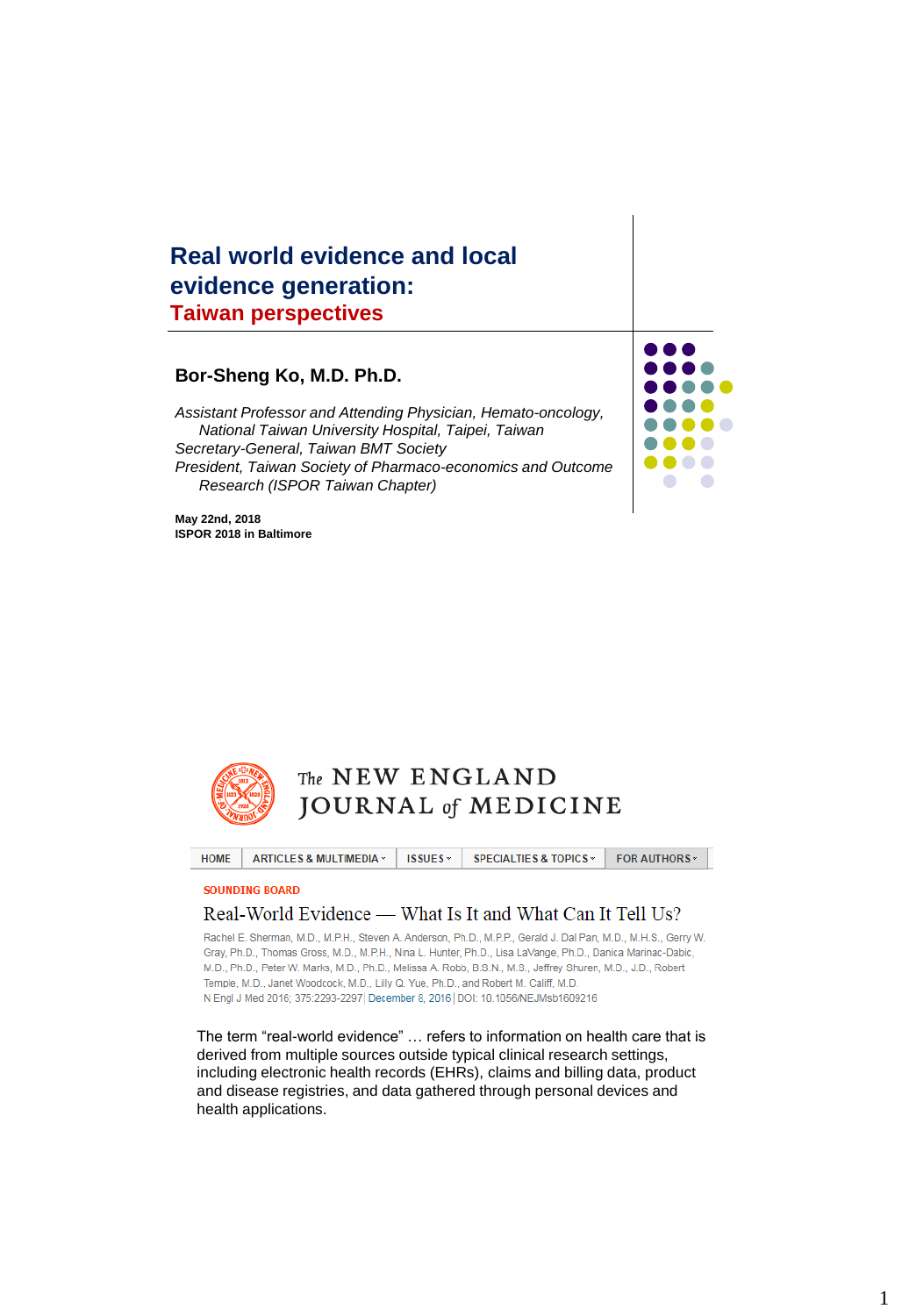

**The 21st Century Cures Act (Cures Act)**: signed into law on Dec 13, 2016, is designed to help accelerate medical product development and bring new innovations and advances to patients who need them faster and more efficiently.

**Real-world evidences** play an important role.

<https://www.fda.gov/RegulatoryInformation/LawsEnforcedbyFDA/SignificantAmendmentstotheFDCAct/21stCenturyCuresAct/default.htm>

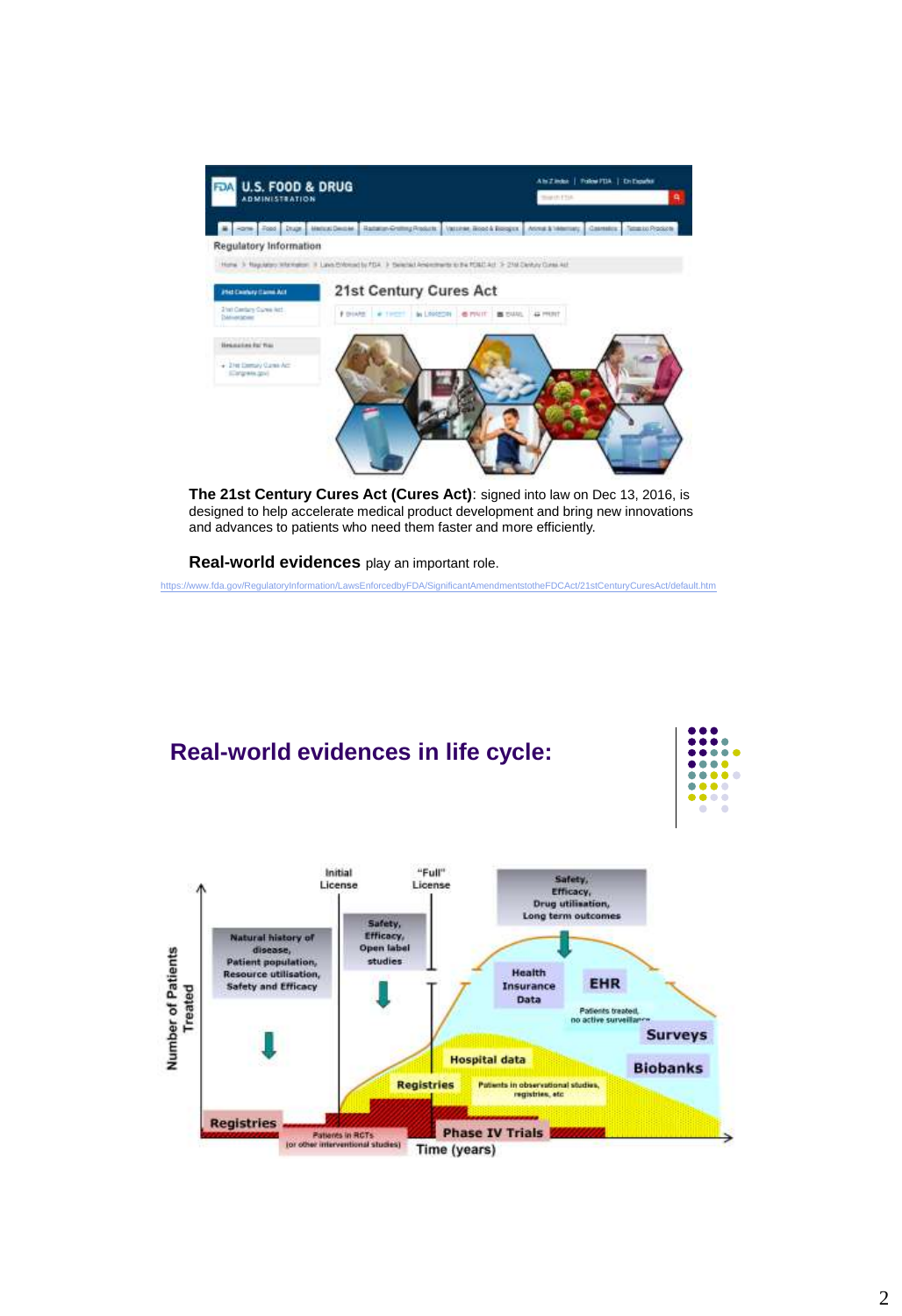#### **Should we have local RWE?** Apparently yes



• Different in genomics, environments, life style/risk factor behaviors, medical practice and accessibility



#### • **World is different! Mortality for Breast cancer by WHO**



#### **Generating RWE in Taiwan (1): NHI-RD** Claim data with other database



 **Taiwan NHI:** single payer, 99% coverage rate with 93% providers contracted.

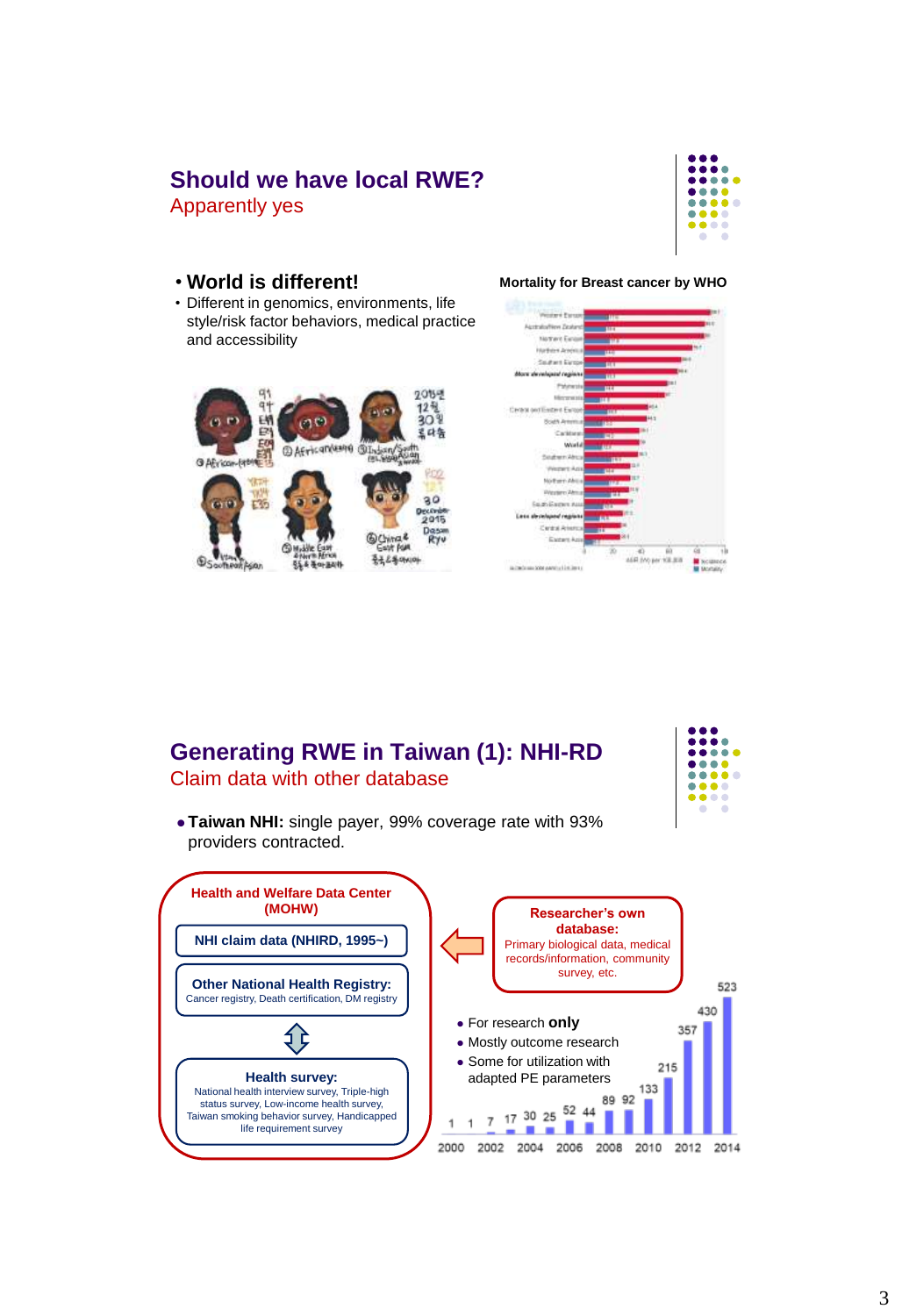# **Generating RWE in Taiwan (1): NHI-RD**

Intervention in follicular lymphoma as an example



• Pivotal PRIMA study • Data from Taiwan NHIRD + Cancer registry • Adult stage II-IV follicular lymphoma • Adult advanced follicular lymphoma • Open-labeled RCT • Rituximab maintenance vs. observation • Rituximab maintenance vs. observation • PFS as primary endpoint: success • **OS benefits demonstrated** • Indication approved, but.... • Most beneficial population: **stage IV and OS benefits not demonstrated elder patients Overall survival**  $1.0 + 0.8$ **Survival Probability** 0.6 **Overall survival**  $0.4$ **(after 6 months' induction)** 0.2 HR087(95%0051-147);p=060 P = 0.0240 **P** = 0.0240  $0.0$  $\frac{1}{6}$  12 18 24 30 36 42 48  $54$ 60 0 12 24 36 48 60 **Time (months)** *Salles, G. et al. Lancet 2010; 377: 42–51 Huang, HH. et al. Cancer Med., (in revision)*

#### **Generating RWE in Taiwan (2): EMR**



- Almost all hospital and clinics are digitalized in medical records in Taiwan.
- Hospital-based database for EMR is already established in some medical centers.

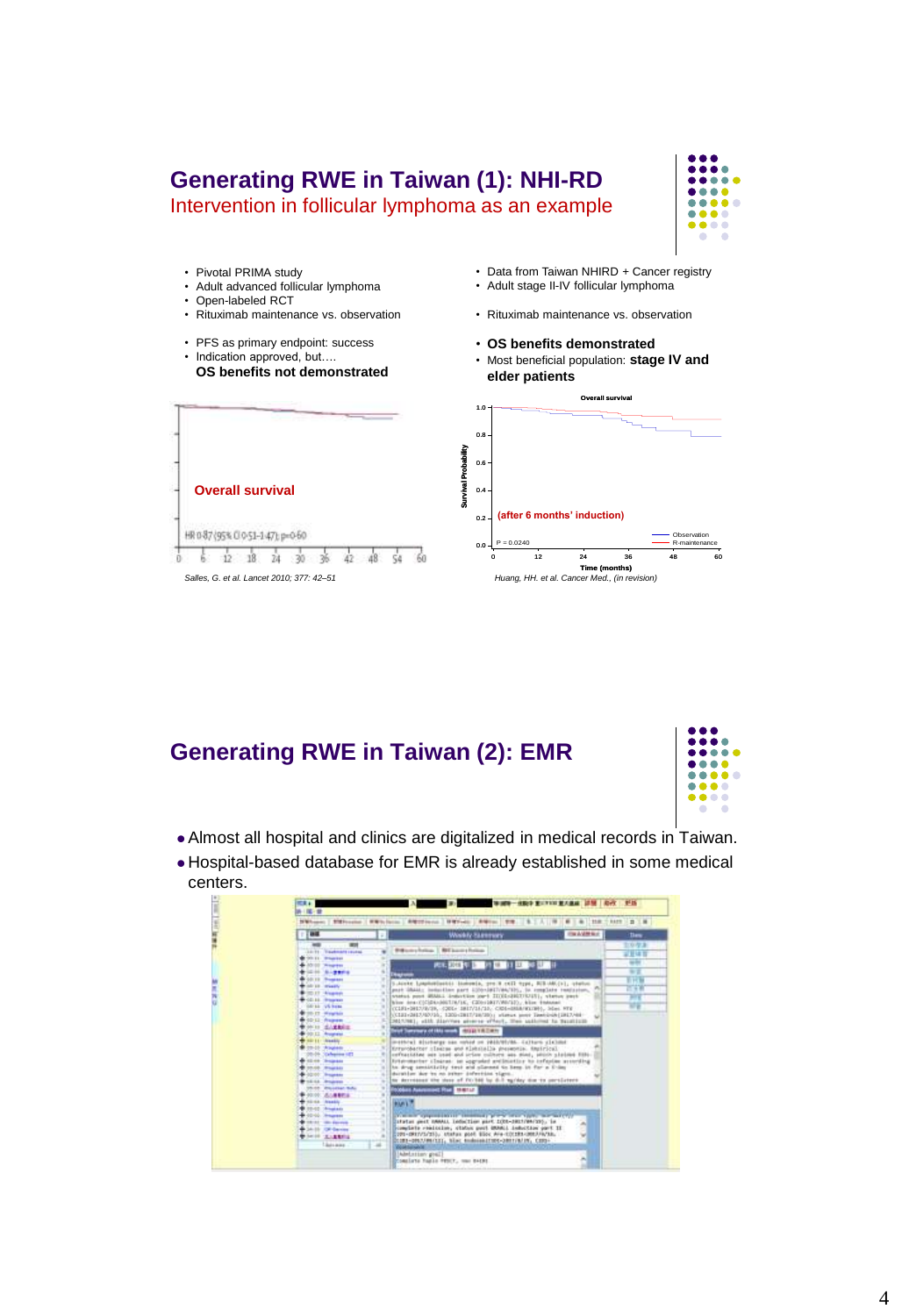

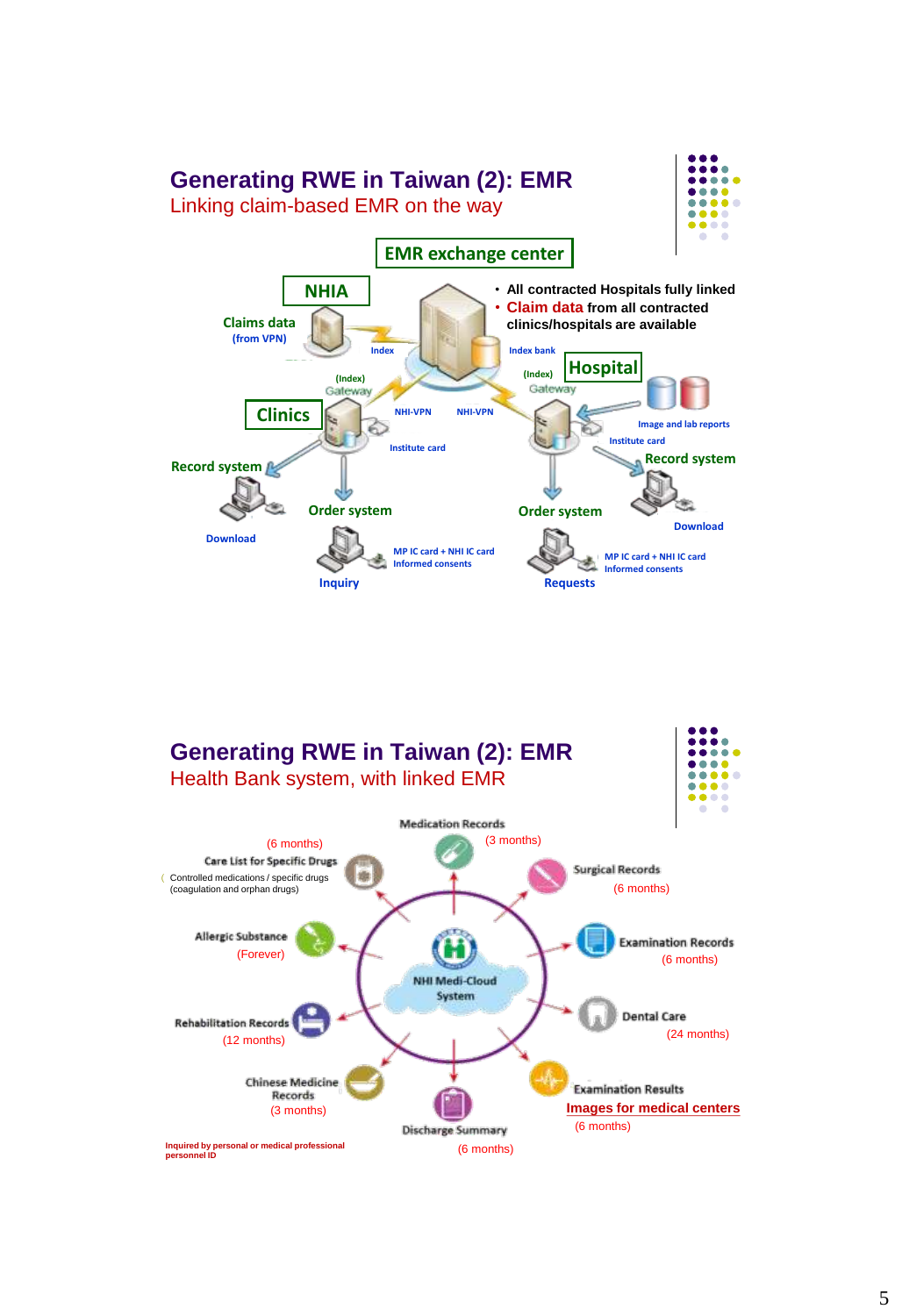# **Generating RWE in Taiwan (3): Registry**

National Registry for Hepatitis C



- Funded by government, and co-run with NGO (Taiwan Liver Research Foundation)
- Prospective and compulsory registration when use reimbursed anti-HCV DAA treatment: part of reimbursement plan



Yu ML, 2017 World Hepatitis Summit

#### **Generating RWE in Taiwan (3): Registry** Academic society-based stroke registry: large-sized disease



- Started from 2006, run by Taiwan Stroke Society
- Nation-wide registry, with 39 participating hospitals
- >100,000 cases till 2014, in growing still
- Prospective, web-based registration (5 pages), paid per case as incentives
- With external auditing



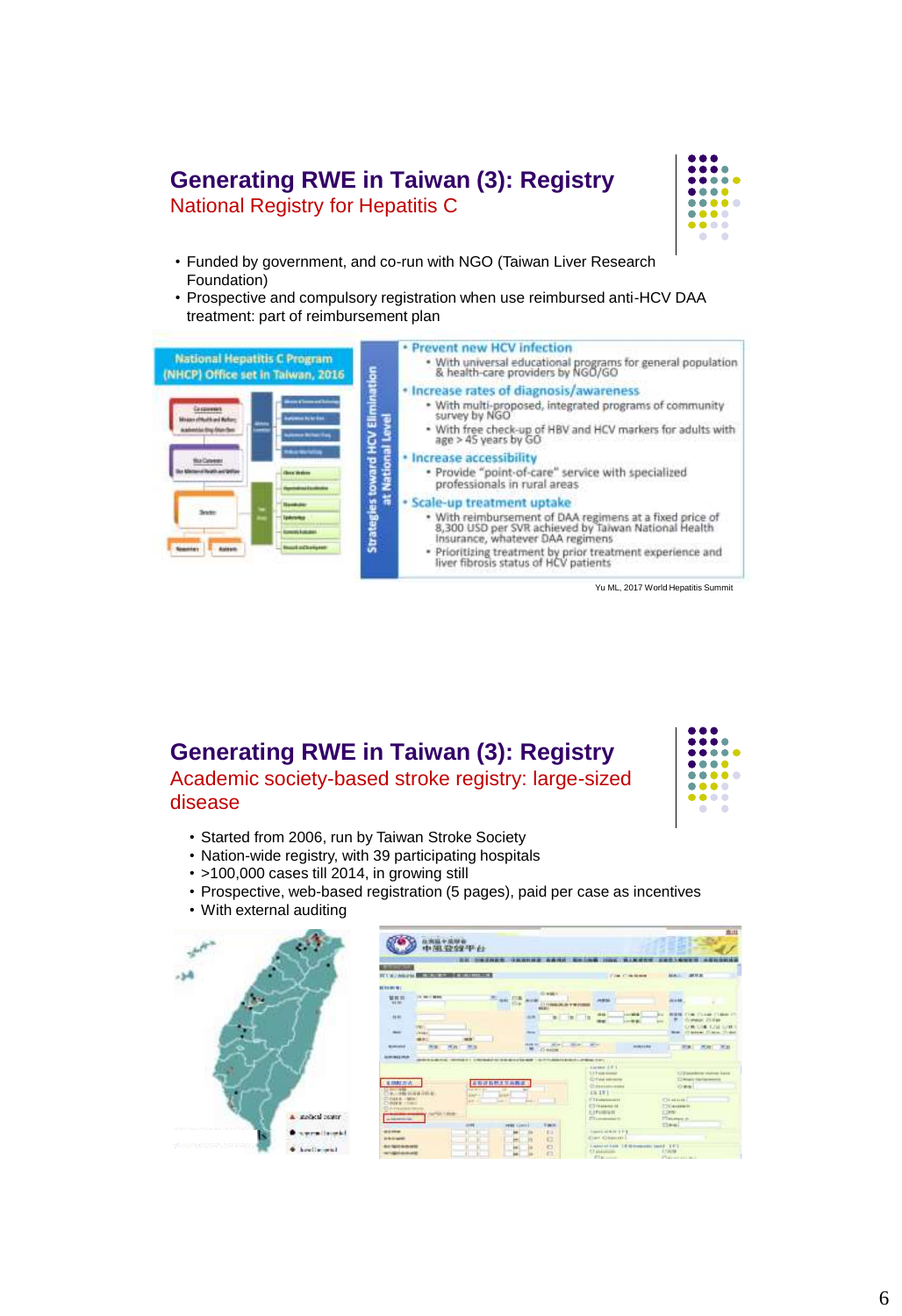# **Generating RWE in Taiwan (3): Registry**

Academic society-based BMT registry: small-sized disease



- Started from 2012, run by Taiwan BMT Society
- Nation-wide registry, with 17 participating centers
- Prospective and retrospective registration
- Data collected by 5 data managers
- With internal auditing



## **Challenges in RWE generation in Taiwan (1):**



- Data collection/maintenance:
	- Claim data can be biased
	- Maintaining and auditing a registry can cause a lot for academic society
- Data accessibility
	- **Ethical problems/Privacy, and other issues**
	- HWDC data: only for research use
	- Health Bank: only for personal inquiry and government use
	- Hospital-based databank: only for research use
	- Academic registry data: allow more collaboration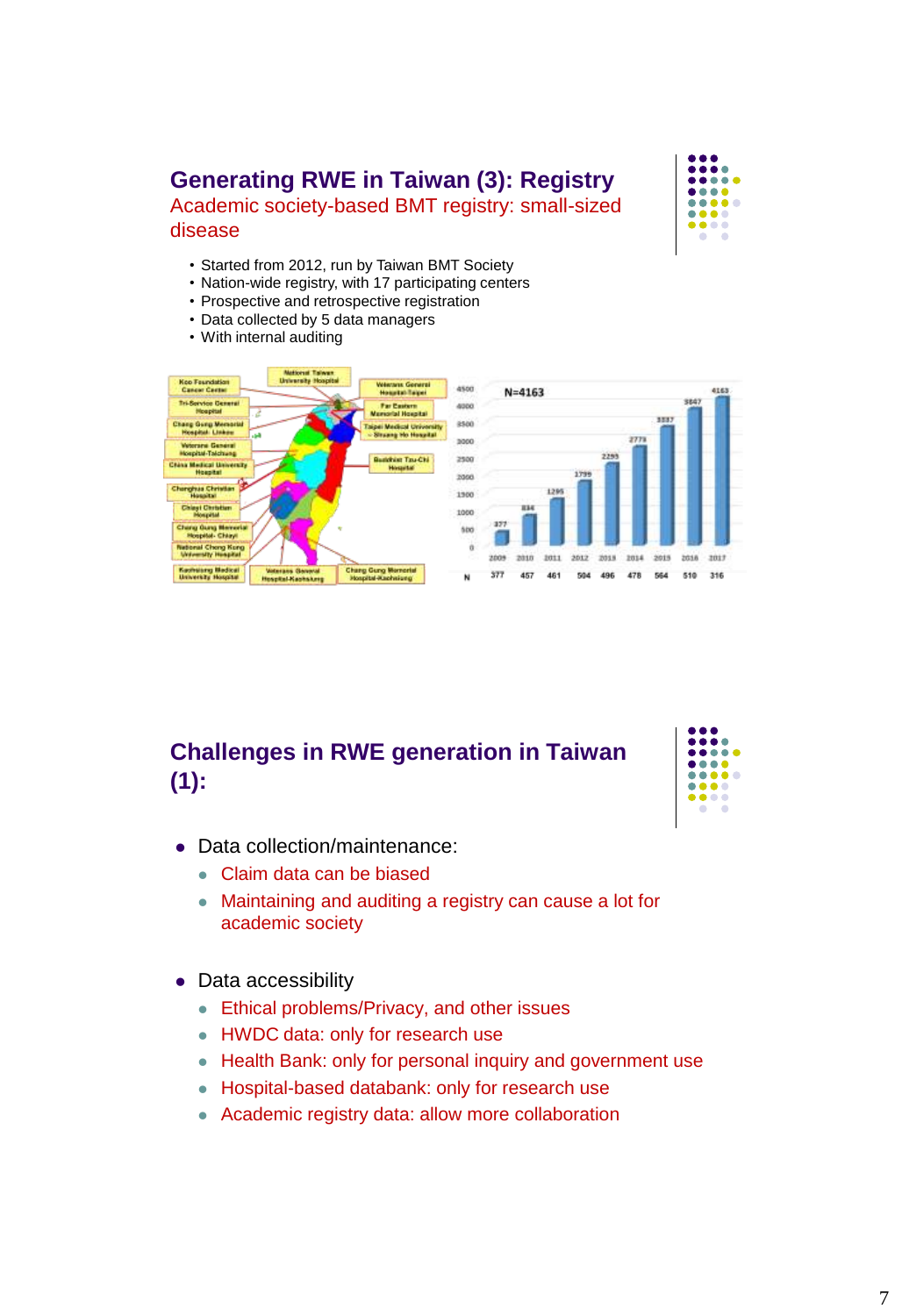# **Challenges in RWE generation in Taiwan (2):**



- Big data: How we integrate and analyze them?
	- **Brand-new data from other devices??**



## **Challenges in RWE generation in Taiwan (3):**



- How RWE integrate with trial data?
	- **Proper methodology is a universal issue.**
	- Weighted by region, or not?
- How RWE impacts healthcare decision and medical practice?
	- Regulatory issue: commitment for RWE generation?
	- Stockholders' consensus
	- Healthcare providers' viewpoints